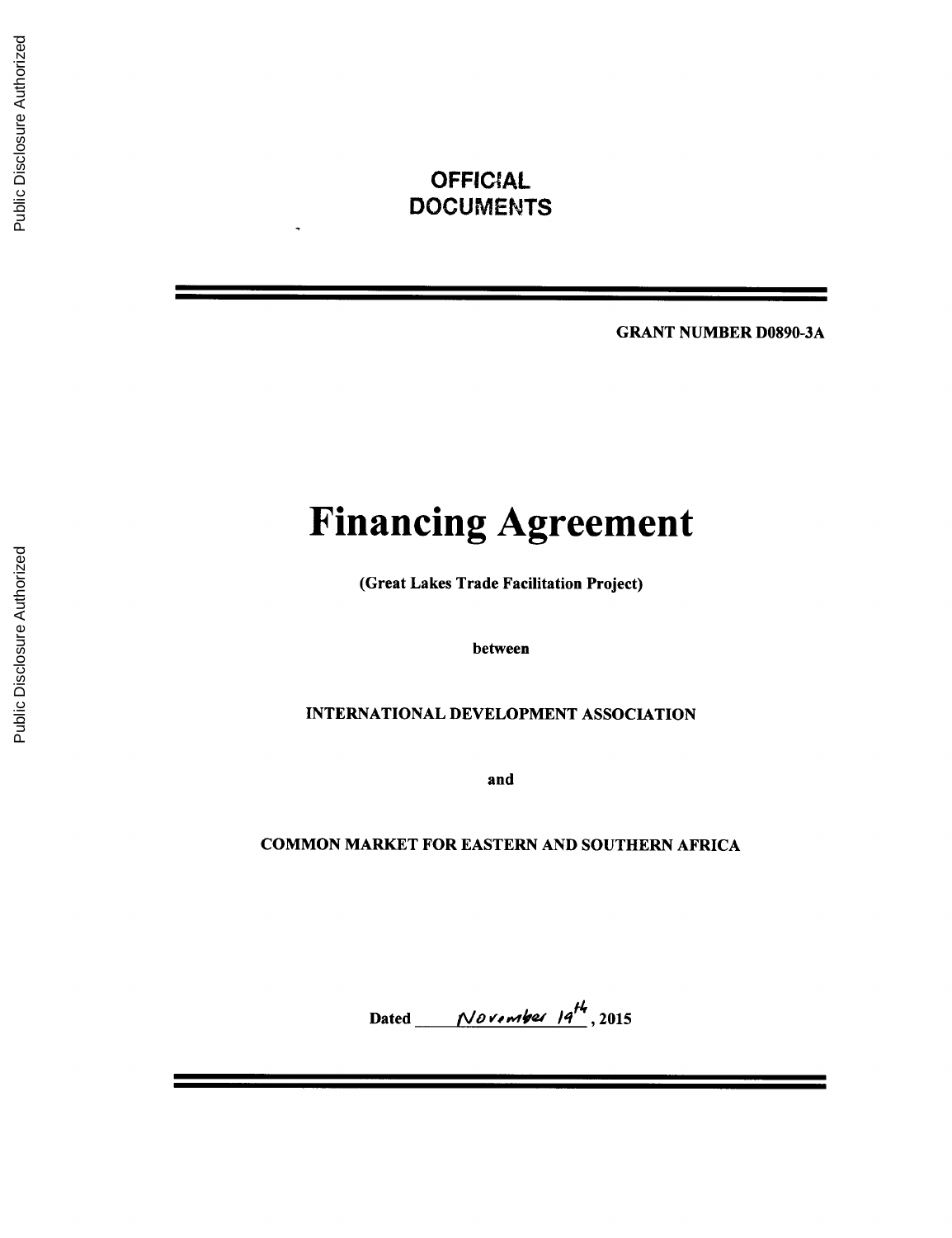#### **GRANT NUMBER D0890-3A**

## **FINANCING AGREEMENT**

AGREEMENT dated <u>November 19<sup>14</sup></u>, 2015, entered into between **INTERNATIONAL DEVELOPMENT ASSOCIATION** ("Association") and **COMMON** MARKET FOR **EASTERN AND SOUTHERN** AFRICA ("Recipient" or **"COMESA").** The Recipient and the Association hereby agree as follows:

## **ARTICLE I - GENERAL CONDITIONS; DEFINITIONS**

- **1.01.** The General Conditions (as defined in the Appendix to this Agreement) constitute an integral part of this Agreement.
- 1.02. Unless the context requires otherwise, the capitalized terms used in this Agreement have the meanings ascribed to them in the General Conditions or in the Appendix to this Agreement.

## **ARTICLE II - GRANT**

- 2.01. The Association agrees to extend to the Recipient, on the terms and conditions set forth or referred to in this Agreement, a grant in an amount equivalent to three million six hundred thousand Special Drawing Rights (SDR **3,600,000)** ("Grant"), to assist in financing the project described in Schedule **I** to this Agreement ("Project").
- 2.02. The Recipient may withdraw the proceeds of the Grant in accordance with Section IV of Schedule 2 to this Agreement.
- **2.03.** The Maximum Commitment Charge Rate payable **by** the Recipient on the Unwithdrawn Grant Balance shall be one-half of one percent (1/2 of **1%)** per annum.
- 2.04. The Payment Dates are February **I** and August **I** in each year.
- **2.05.** The Payment Currency is Dollar.

## **ARTICLE III - PROJECT**

- **3.01.** The Recipient declares its commitment to the objective of the Project. To this end, the Recipient shall carry out Parts 2(c), 4(a) and 4(c) of the Project in accordance with the provisions of Article IV of the General Conditions.
- **3.02.** Without limitation upon the provisions of Section **3.01** of this Agreement, and except as the Association and the Recipient shall otherwise agree, the Recipient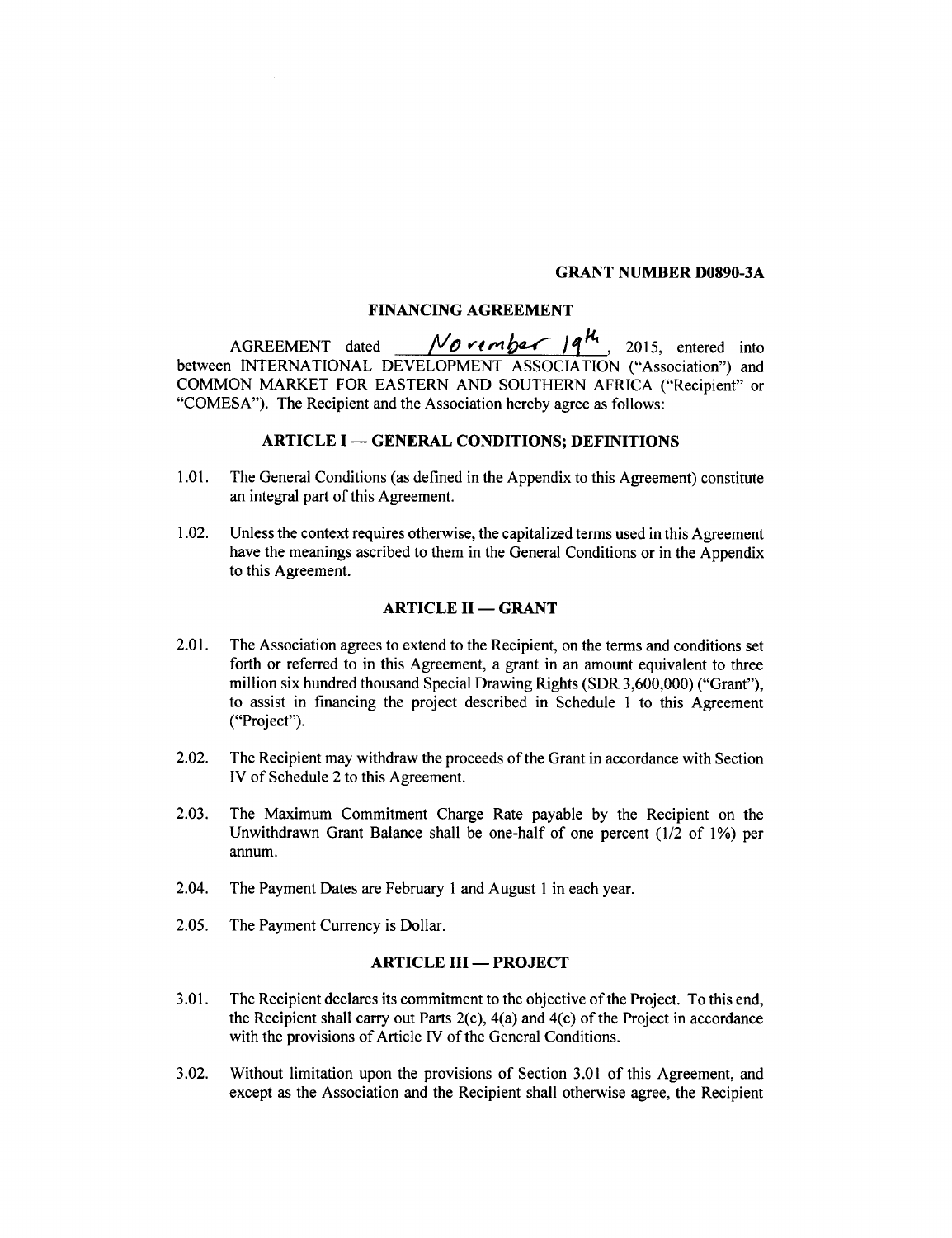shall ensure that the Project is carried out in accordance with the provisions of Schedule 2 to this Agreement.

## **ARTICLE IV - REMEDIES OF THE ASSOCIATION**

4.01. The Additional Event of Suspension consists of the following, namely, that the **COMESA** Treaty has been amended, suspended, abrogated, repealed or waived so as to affect materially and adversely the ability of the Recipient to perform any of its obligations under this Agreement.

## **ARTICLE V - EFFECTIVENESS; TERMINATION**

- *5.01* The Effectiveness Deadline is the date ninety **(90)** days after the date of this Agreement.
- *5.02.* For purposes of Section **8.05(b)** of the General Conditions, the date on which the obligations of the Recipient under this Agreement (other than those providing for payment obligations) shall terminate is twenty (20) years after the date of this Agreement.

## **ARTICLE VI - REPRESENTATIVE; ADDRESSES**

- **6.01.** The Recipient's Representative is its Secretary General.
- **6.02.** The Association's Address is:

International Development Association **1818** H Street, N.W. Washington, **D.C.** 20433 United States of America

| Cable:                             | Telex:       | Facsimile:     |
|------------------------------------|--------------|----------------|
| <b>INDEVAS</b><br>Washington, D.C. | 248423 (MCI) | 1-202-477-6391 |

**6.03.** The Recipient's Address is:

**COMESA** P.O. Box **30051** Lusaka, Zambia

Facsimile:

**+260** 211 **225 107**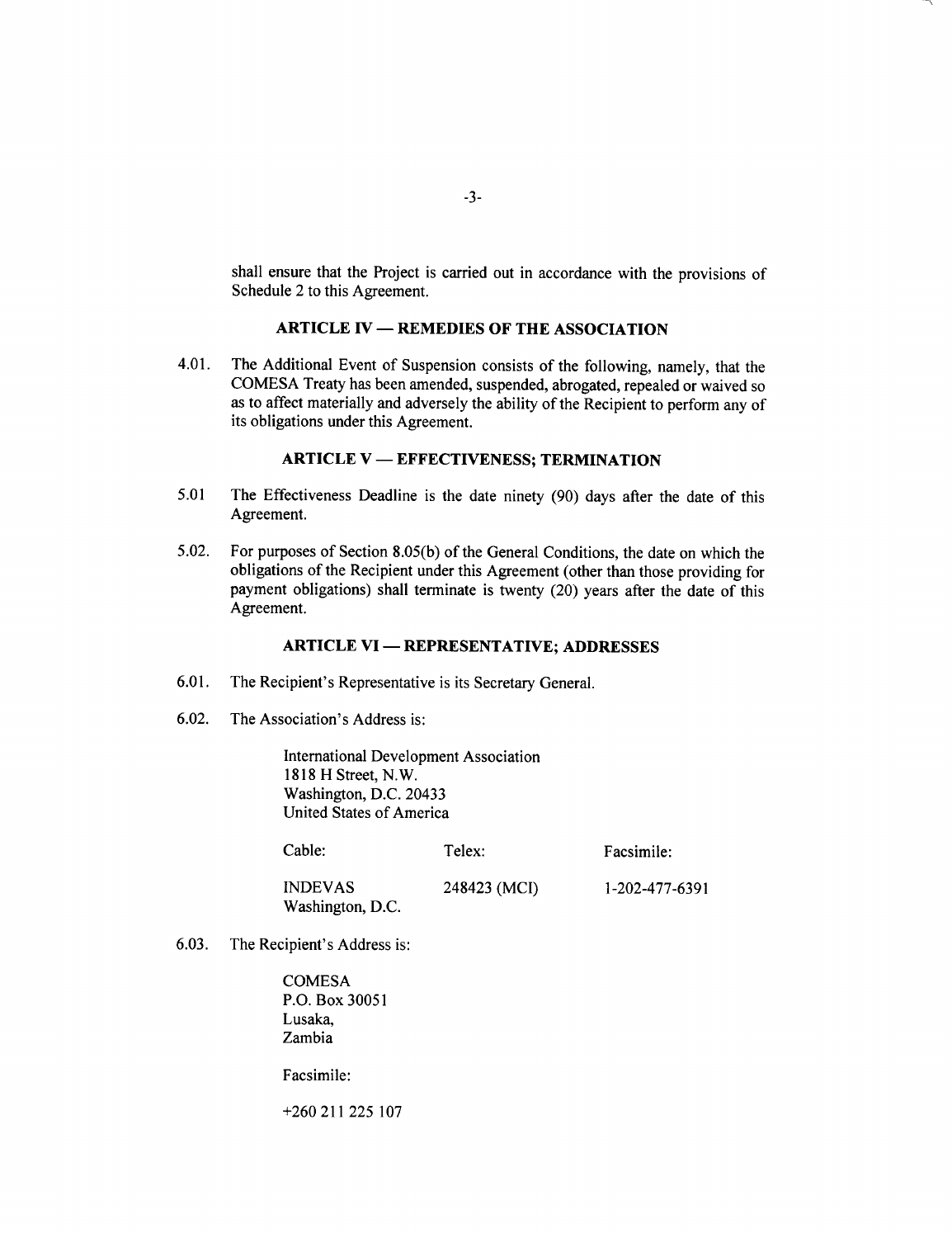AGREED at Lusaka, Republic of Zambia, as of the day and year first above written.

## **INTERNATIONAL DEVELOPMENT ASSOCIATION**

**By**

 $\prime$ 

Authorized Representative

Name: *Ahmada, Marshapha Ndiay* Title: *Country Director*.

## **COMMON** MARKET FOR **EASTERN AND SOUTHERN** AFRICA

**By**

brized Representative  $Name. \simeq$  $S100198$ Ngwein Title: SECRE FARY ANSCHERAL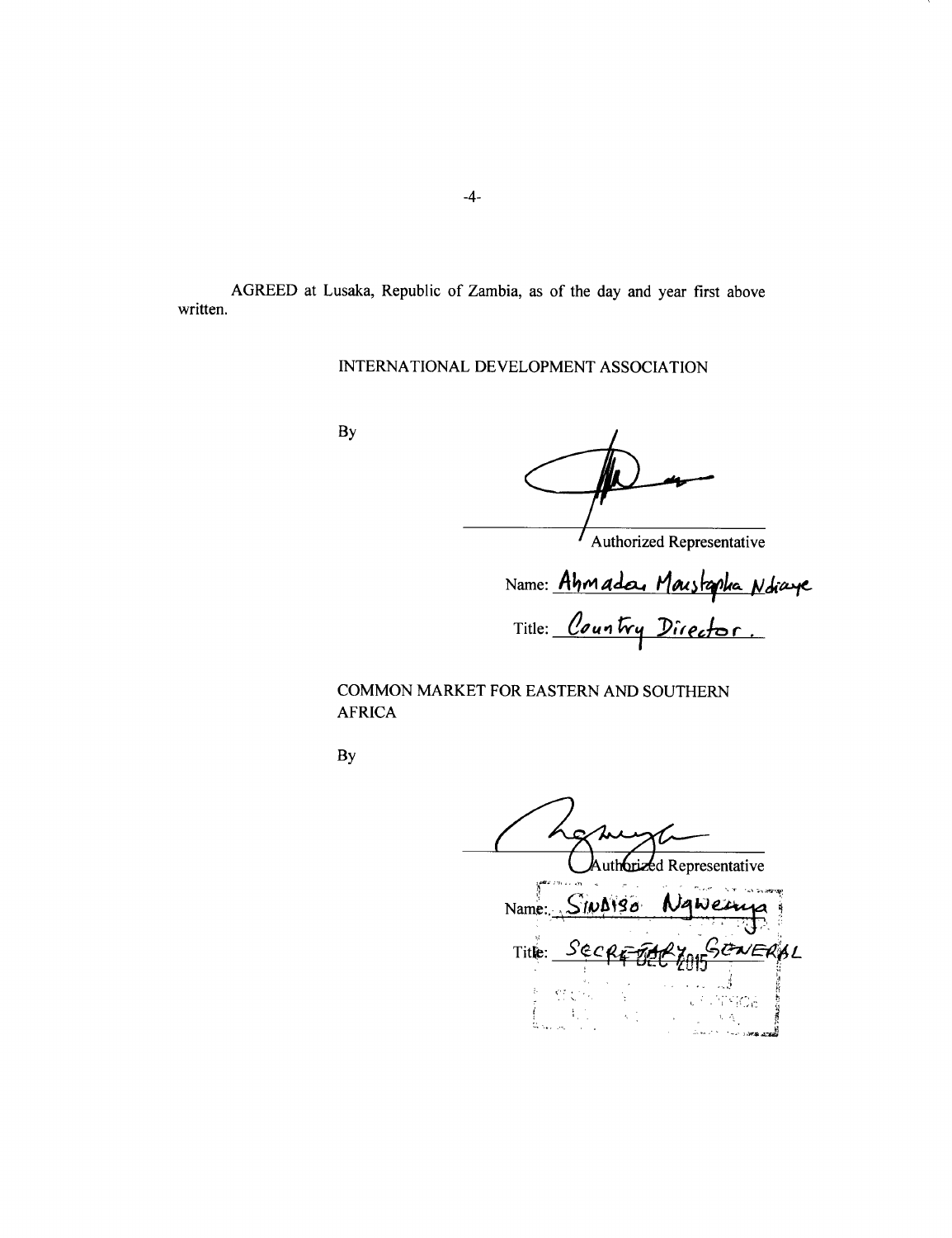## **SCHEDULE 1**

#### **Project Description**

The objective of the Project is to facilitate cross-border trade **by** increasing the capacity for commerce and reducing the costs faced **by** traders, especially small-scale and women traders, at targeted locations in the borderlands.

The Project consists of the following parts:

#### **Part 1. Improving Core Trade Infrastructure and Facilities in the Border Areas**

- (a) Supporting rehabilitation and/or construction of core infrastructure and related facilities at the following priority border posts: (i) Petite Barriere (Goma), Ruzizi **I** (Bukavu), Bunagana and Kasindi in the Democratic Republic of Congo ("DRC"); (ii) Rusizi I in Rwanda; and (iii) Mpondwe and Bunagana in Uganda, (collectively, "Subprojects").
- **(b)** Carrying out of comprehensive feasibility and related studies as well as associated environmental and social due diligence, preparation of detailed designs and construction of markets in priority border locations in: (i) the DRC; (ii) Rwanda; and (iii) Uganda (collectively, "Subprojects").
- **(c)** Supporting rehabilitation of priority facilities at Kamembe Airport in Rwanda, in particular: (i) acquisition and installation of essential navigational aids such as **GNSS** and VOR/DME designed to support precision and non-precision landings, respectively, and appropriate aeronautical ground lighting; (ii) acquisition and installation of essential meteorological and communication systems consisting of an Aeronautical Message Handling System, an automatic weather station and a Digital Aeronautical Information Management; (iii) construction of an airport perimeter fence consistent with **ICAO** standards; and (iv) construction of a cargo warehouse facility.
- **(d)** Carrying out of comprehensive feasibility studies and associated environmental and social due diligence and preparation of detailed designs for development of: (i) two border posts in Kavimvira and Mahagi, respectively; Kalemie Port and Uvira Port on Lake Tanganyika, respectively; and Kavumu Airport, all in the DRC; (ii) Rusizi **I** border post in Rwanda; and (iii) Goli border post in Uganda.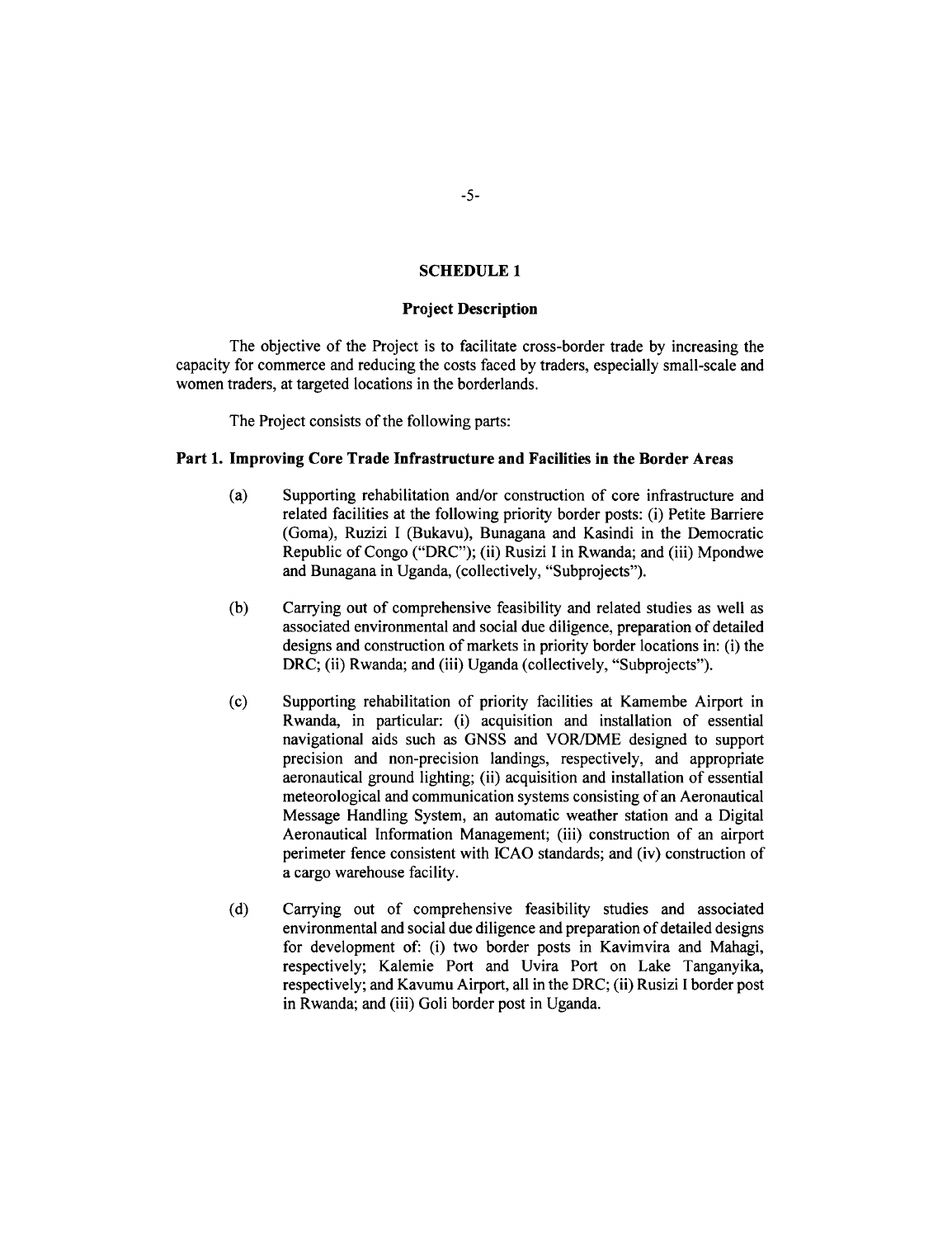## **Part 2. Implementation of Policy and Procedural Reforms and Capacity Building to Facilitate Cross-Border Trade in Goods and Services**

- (a) Carrying out of a pilot program of actions designed to facilitate consistent and transparent application of basic customs and immigration rules and regulations and to enforce basic rights and obligations of cross-border traders and of customs and immigration officials, respectively, at the Targeted Border Crossings, in particular:
	- (i) Supporting: **(A)** implementation of the **COMESA** Regulations on the Minimum Standards for the Treatment of Small Scale Cross Border Traders; (B) identification and simplification of key customs and immigration requirements and procedures governing small-scale trade in services in priority sectors, including, *inter alia,* health and education; **(C)** acquisition and installation of appropriate ICT systems consisting of, *inter alia,* hardware/ infrastructure, software, internet connectivity, local area networks, voice communication systems and telephony, all with a view to facilitating implementation of key reforms; and **(D)** dissemination of information and implementation of COMESA's Simplified Trade Regime.
	- (ii) **(A)** Strengthening the capacities of existing joint border committees; and (B) supporting establishment and operationalization of joint border committees, all with a view of enhancing inter-agency cooperation and accountability as well as facilitating consultations with various stakeholders on key reforms.
	- (iii) Supporting the design and implementation of an appropriate information, education and communications strategy on, *inter alia,* COMESA's Simplified Trade Regime and the **COMESA** Regulations on the Minimum Standards for the Treatment of Small Scale Cross Border Traders at the local and national levels.
- **(b)** Design and delivery of customized training programs at the national level based on the regional training framework referred to in Part 2(c)(iv) below (including, *inter alia,* appropriate training materials) designed to strengthen the capacities of, *inter alia,* border officials for effective and transparent delivery of services, as well as traders and traders associations on their respective rights and obligations.
- **(c)** Supporting: (i) establishment and operationalization of new trade information desks and or strengthening the capacities of existing trade information desks, as the case may be, all with a view to facilitating, *inter*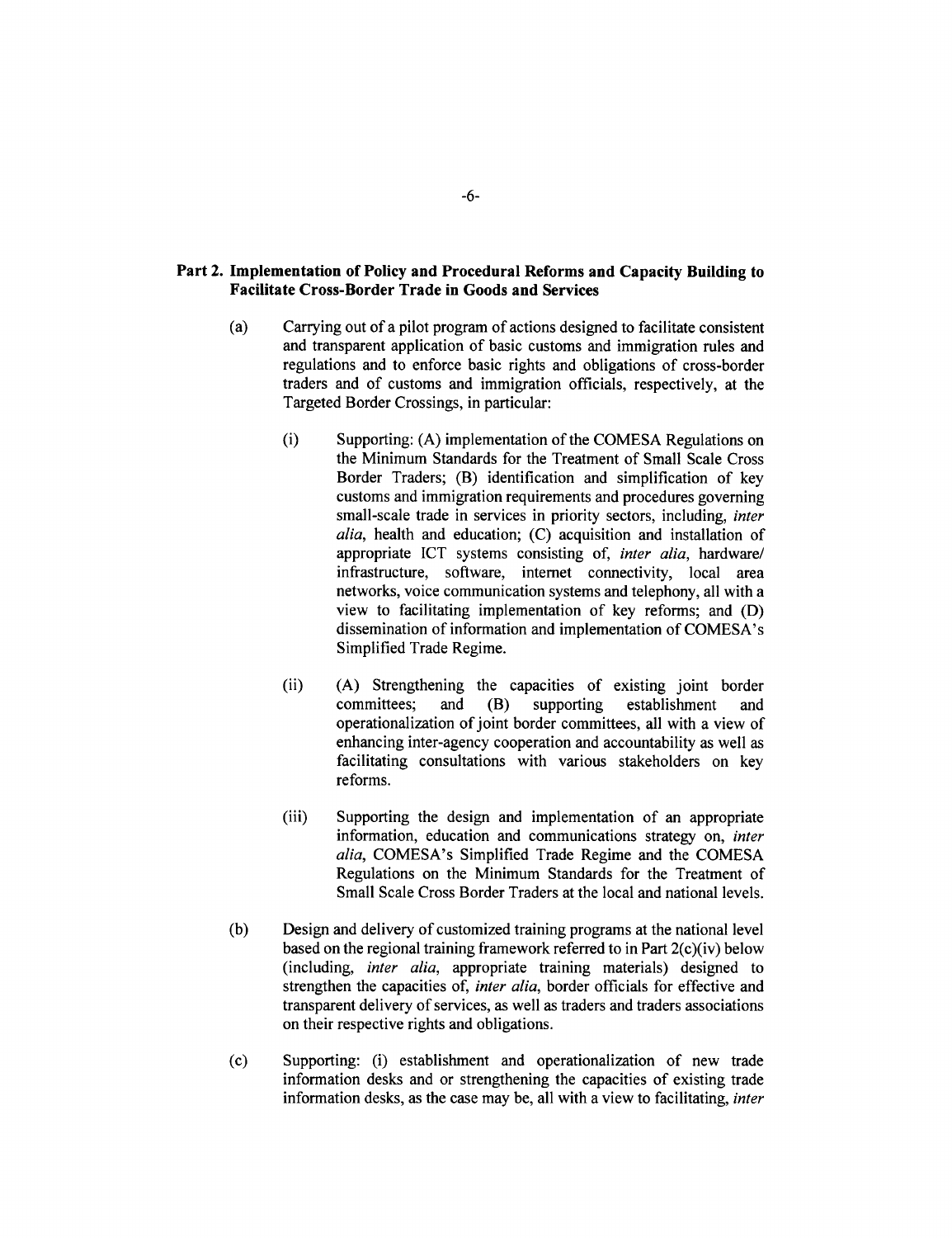*alia,* the implementation of COMESA's Simplified Trade Regime and the **COMESA** Regulations on the Minimum Standards for the Treatment of Scale Cross Border Traders; (ii) establishment and operationalization of a **COMESA** trade information desk coordination (iii) designing and implementing an appropriate regional information, education and communications strategy on, *inter alia,* COMESA's Simplified Trade Regime and the **COMESA** Regulations on the Minimum Standards for the Treatment of Small Scale Cross Border Traders; and (iv) designing and delivering a customized regional training framework and training program, as well as coordination of related national training programs, all with a view to facilitating small scale cross border trade activities.

## **Part 3. Performance Based Management in Cross Border Administration**

- **(a) Provision of technical advisory services for:** (i) carrying out of a comprehensive functional review of organizational structures, capacities, performance, institutional effectiveness and efficiency (including, *inter alia,* staffing skills and levels, management structures, roles of officials, supervisory and accountability structures, human resources and performance management) of priority customs and immigration offices, in particular the: **(A)** Rwanda's RRA (Customs) and Directorate General of Immigration and Emigration; (B) DRC's Direction General des Douanes des Assises **(DGDA)** and Direction General de la Migration **(DGM);** and **(C)** Uganda Revenue Authority (Customs) and Directorate of Citizenship and Immigration Control, so as to identify gaps and make recommendations for improvement; and (ii) design and implementation of appropriate change management coaching programs.
- **(b)** (i) Carrying out of a comprehensive review of performance based management systems (including, review of applicable indicators and evaluation mechanisms) in the: **(A)** Rwanda's RRA (Customs) and Directorate General of Immigration and Emigration; (B) DRC's Direction General des Douanes des Assises **(DGDA)** and Direction General de la Migration **(DGM);** and **(C)** the Uganda Revenue Authority (Customs) and Directorate of Citizenship and Immigration Control, so as to identify gaps and make recommendations for improvement, all through the provision of technical advisory services and training; (ii) supporting implementation of recommendations (including, *inter alia,* the design and implementation of appropriate performance incentive mechanisms) following said review; and (iii) implementation of third party monitoring mechanisms including, *inter alia,* perception surveys and web tools, all designed to evaluate quality of service delivery at border posts renovated and/or constructed under Part 1(a) above.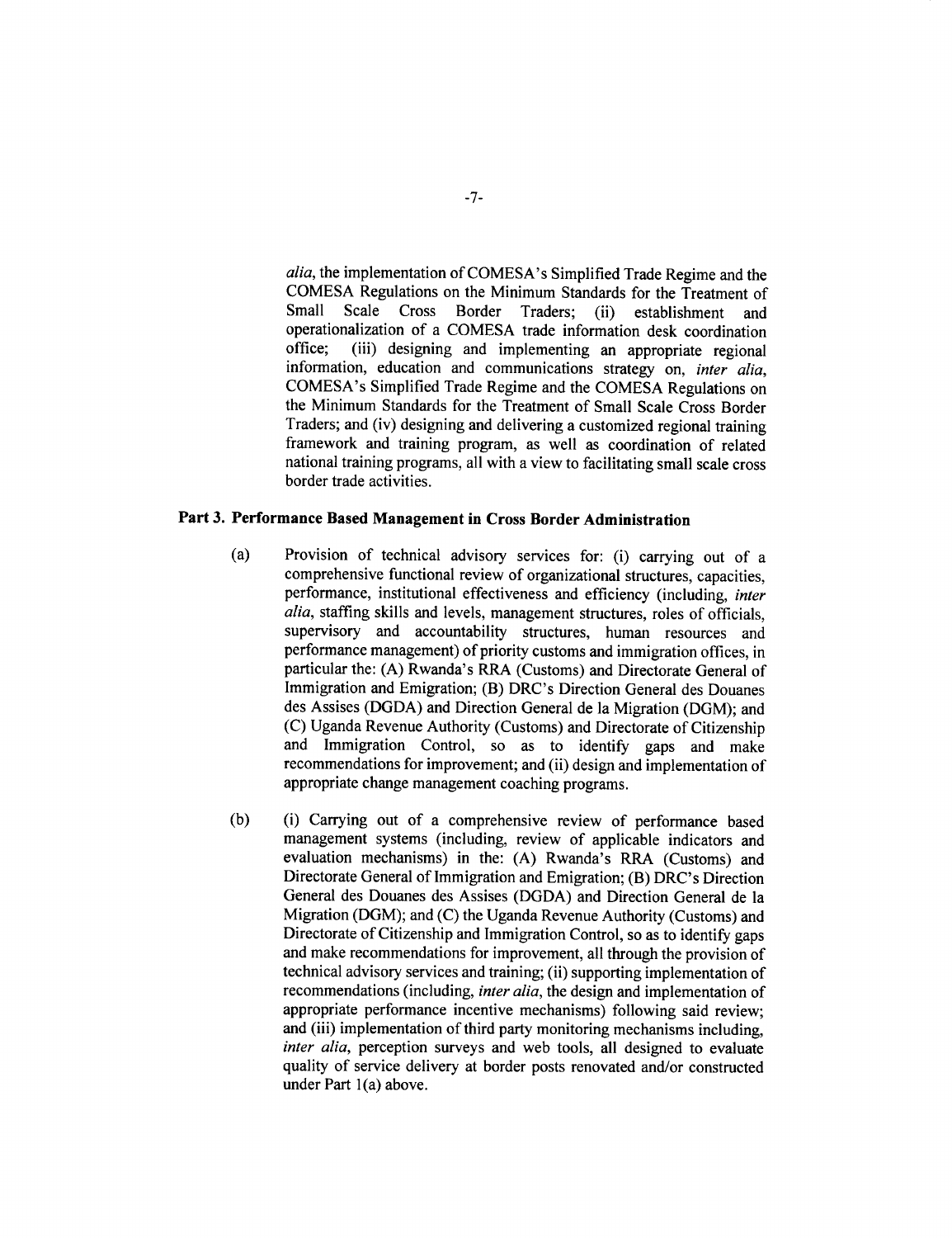#### **Part 4. Implementation Support, Communication, Monitoring and Evaluation**

- (a) (i) Strengthening the capacity of Implementing Agencies for overall coordination, day to day implementation (including, *inter alia,* procurement, financial management, monitoring and evaluation and reporting) and oversight of Project activities and results; and (ii) developing and implementing an information, education and communications strategy for the Project.
- **(b)** Development and implementation of robust monitoring and evaluation mechanisms for the Project (where relevant, based on regional standards) including: (i) monitoring and evaluation methodologies and appropriate indicators; (ii) strengthening the capacities of M&E Agencies for data collection and recording; (iii) carrying out of periodic surveys and impact evaluations; and (iv) piloting the use of appropriate information technology applications, systems and platforms for collection, reporting and transmittal of data from priority border posts.
- **(c)** Supporting the regional coordination, facilitation, and standardization of small-scale cross-border trade data collection, monitoring and reporting, as well as Project monitoring and evaluation activities, including through: (i) development of standards and best-practices for data collection and reporting; (ii) convening of regional workshops and seminars for peer-topeer learning and sharing of best practices; (iii) development and implementation of information technology systems and software platforms for data collection and reporting; and (iv) development of a regional online outlet for data reporting.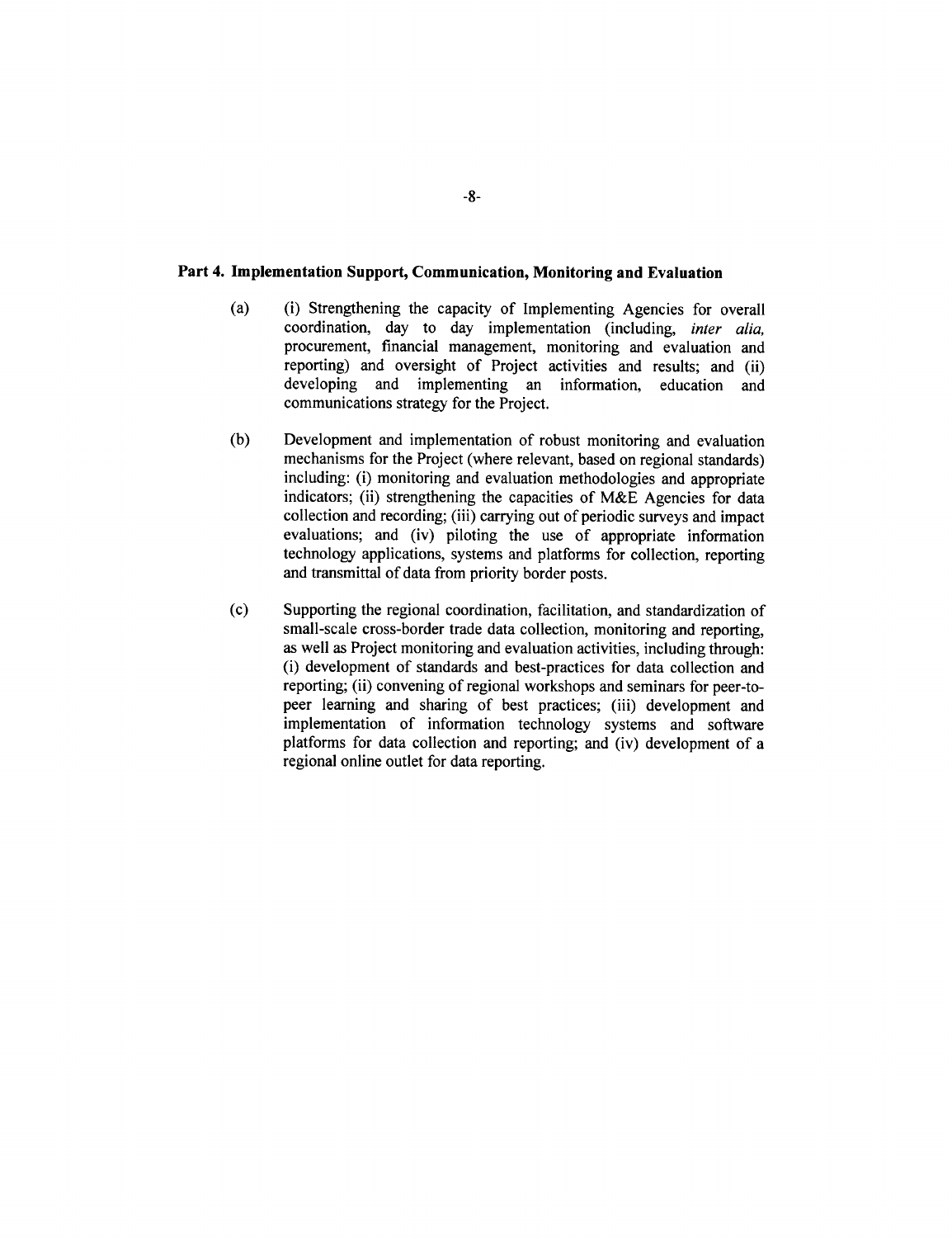#### **SCHEDULE 2**

#### **Project Execution**

## **Section I. Institutional and Implementation Arrangements**

#### **A. Institutional Arrangements**

## 1. **Division of Trade**

The Recipient shall: (a) designate, at all times during the implementation of the Project, its Division of Trade, to be responsible for overall implementation of Parts 2(c), 4(a) and 4(c) of the Project (including coordination of the Project activities at the regional level), and shall take all actions, including the provision of funding, personnel and other resources necessary to enable said Division of Trade to perform said functions; and to this end; and **(b) by** no later than three **(3)** months after the Effective Date, appoint a Project officer, a procurement assistant and an accountant, all in accordance with the provisions of Section **III** of this Schedule 2.

## 2. **Project Steering Committee**

Without limitation upon the provisions of paragraphs **I** immediately above, the Recipient shall maintain, at all times during the implementation of the Project, the Project Steering Committee under the Division of Technical Cooperation and Resources Mobilization, to be responsible for, *inter alia:* providing overall oversight and strategic and policy guidance on matters relating to the Project. To this end, the Recipient shall take all actions, including the provision of funding, personnel and other resources necessary to enable said Project Steering Committee to perform said functions.

## **3. Support for the Regional Coordination Committee**

Without limitation upon the provisions of paragraphs **I** and 2 immediately above, the Recipient shall designate, at all times during the implementation of the Project, its Secretariat to be responsible for supporting the functioning of the Regional Coordination Committee, including organizing meetings of said Regional Coordination Committee and undertaking related administrative and operational tasks, and to this end, shall take all actions including the provision of funding, personnel and other resources necessary to enable its Secretariat to perform said functions.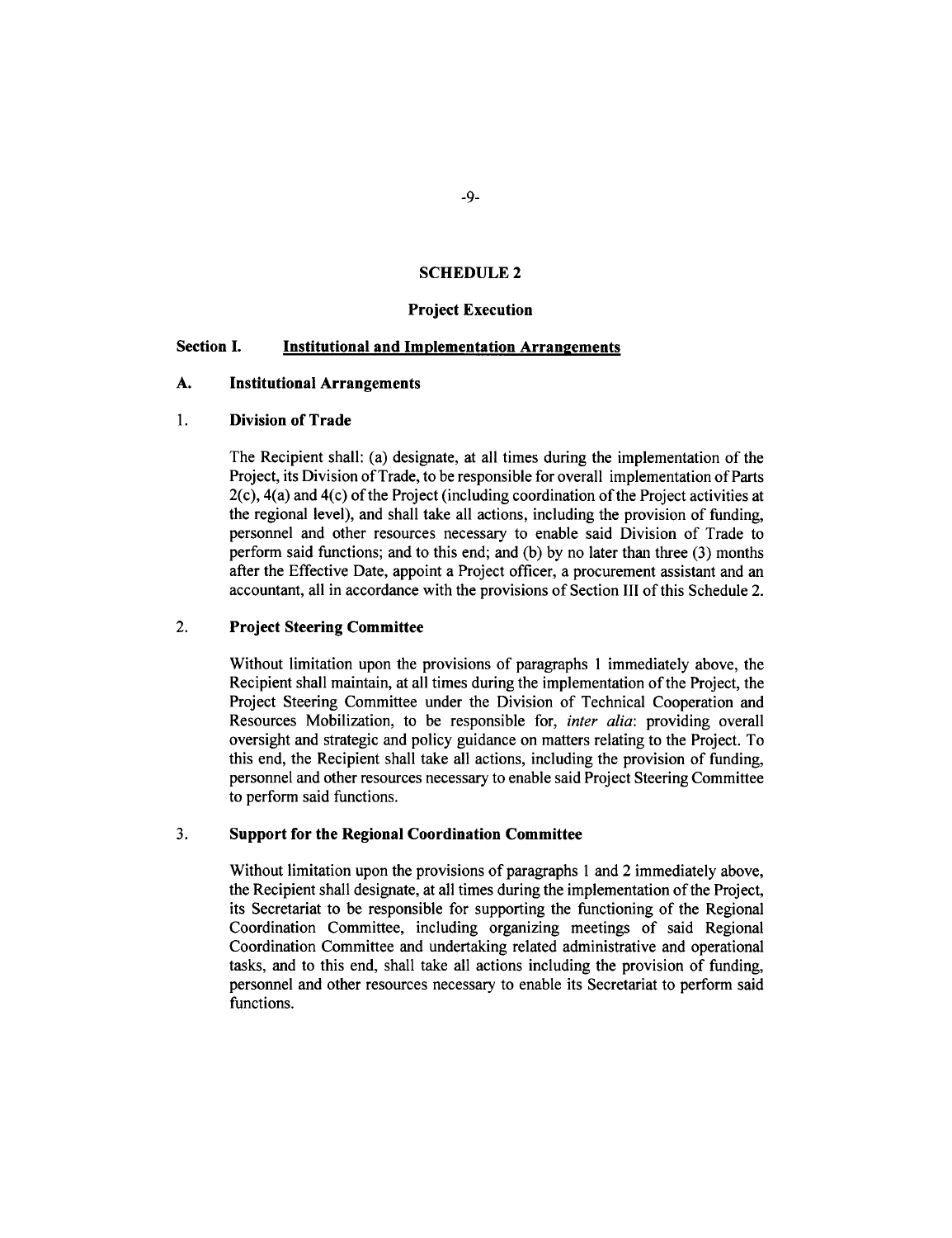## **B. Implementation Arrangements**

#### 1. **Project Implementation Manual**

- (a) the Recipient shall, not later than three **(3)** months after the Effective Date, prepare in accordance with terms of reference acceptable to the Association and furnish to the Association for review, a Project implementation manual, which shall include provisions on the following matters: (i) capacity building activities for sustained achievement of the Project's objectives; (ii) arrangements on financial management, setting forth the detailed policies and procedures for financial management under the Project; (iii) procurement management procedures; (iv) institutional administration, coordination and day to day execution of Project activities; (v) monitoring and evaluation; (vi) reporting; (vii) information, education and communication of Project activities; (viii) guidelines for assessing potential environmental and social impacts of the Project and designing appropriate mitigation, management, and monitoring measures in respect of said impacts; and (ix) such other technical and organizational arrangements and procedures as shall be required for the Project.
- **(b)** The Recipient shall afford the Association a reasonable opportunity to exchange views with the Recipient on said Project implementation manual, and thereafter, shall adopt such Project implementation manual, as shall have been approved **by** the Association ("Project Implementation Manual").
- **(c)** The Recipient shall ensure that the Project is carried out in accordance with the Project Implementation Manual; provided, however, that in case of any conflict between the provisions of the Project Implementation Manual and the provisions of this Agreement, the provisions of this Agreement shall prevail.
- **(d)** Except as the Association shall otherwise agree, the Recipient shall not amend, abrogate or waive any provision of the Project Implementation Manual.

#### 2. **Annual Work Plan and Budget**

(a) The Recipient shall prepare and furnish to the Association not later than two (2) months prior to the start of each calendar year during the implementation of the Project, a work plan and budget containing all activities proposed to be included in the Project during the following calendar year, and a proposed financing plan for expenditures required for such activities, setting forth the proposed amounts and sources of financing.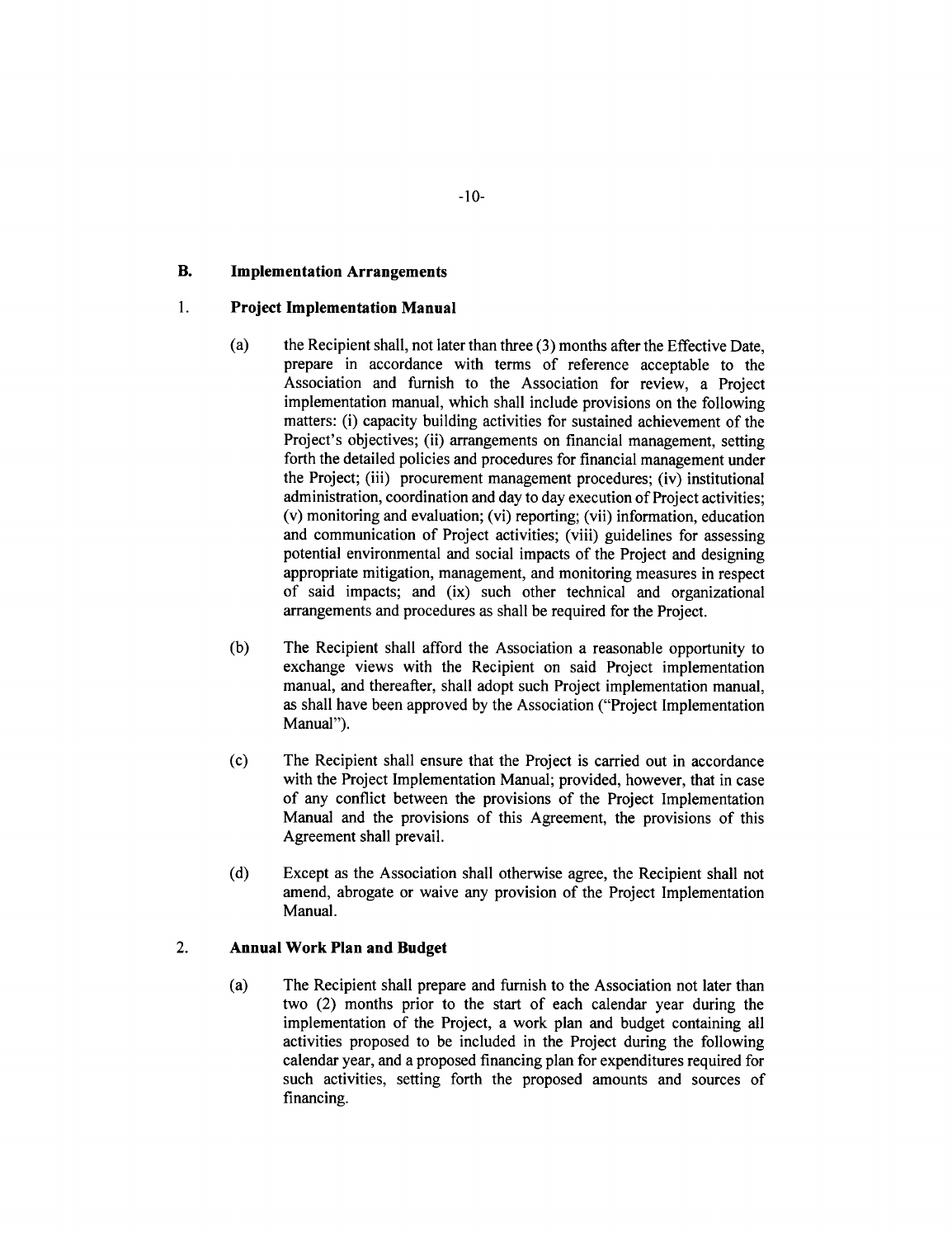- **(b)** Each such proposed work plan and budget shall specify any training activities that may be required under the Project, including: (i) the type of Training; (ii) the purpose of the Training; (iii) the personnel to be trained; (iv) the institution or individual who will conduct the Training; (v) the location and duration of the Training; and (vi) the cost of the Training.
- (c) The Recipient shall afford the Association a reasonable opportunity to exchange views with the Recipient on each such proposed work plan and budget, and thereafter ensure that the Project is implemented with due diligence during said following calendar year in accordance with such work plan and budget as shall have been approved **by** the Association ("Annual Work Plan and Budget").
- **(d)** The Recipient shall not make or allow to be made any change to the approved Annual Work Plan and Budget without prior approval in writing **by** the Association.

## **C. Anti-Corruption**

The Recipient shall ensure that the Project is carried out in accordance with the provisions of the Anti-Corruption Guidelines.

## **Section II. Project Monitoring, Reporting and Evaluation**

#### **A. Project Reports**

- 1 **.** The Recipient shall monitor and evaluate the progress of the Project and prepare Project Reports in accordance with the provisions of Section 4.08 **of** the General Conditions and on the basis of indicators acceptable to the Association. Each Project Report shall cover the period of one **(1)** calendar semester, and shall be furnished to the Association not later than forty-five (45) days after the end of the period covered **by** such report.
- 2. The Recipient shall, not later than two (2) months prior to the mid-term review referred to in paragraph **3** of this Section **II.A,** furnish to the Association for comments, a report, in such detail as the Association shall reasonably request, on the progress of the Project, and giving details of the various matters to be discussed at such review.
- **3.** The Recipient shall, not later than thirty **(30)** months after the Effective Date, undertake, in conjunction with all agencies involved in the Project, a comprehensive mid-term review of the Project during which it shall exchange views with the Association and implementing agencies generally on all matters relating to the progress of the Project, the performance **by** the Recipient of its obligations under this Agreement and the performance **by** said implementing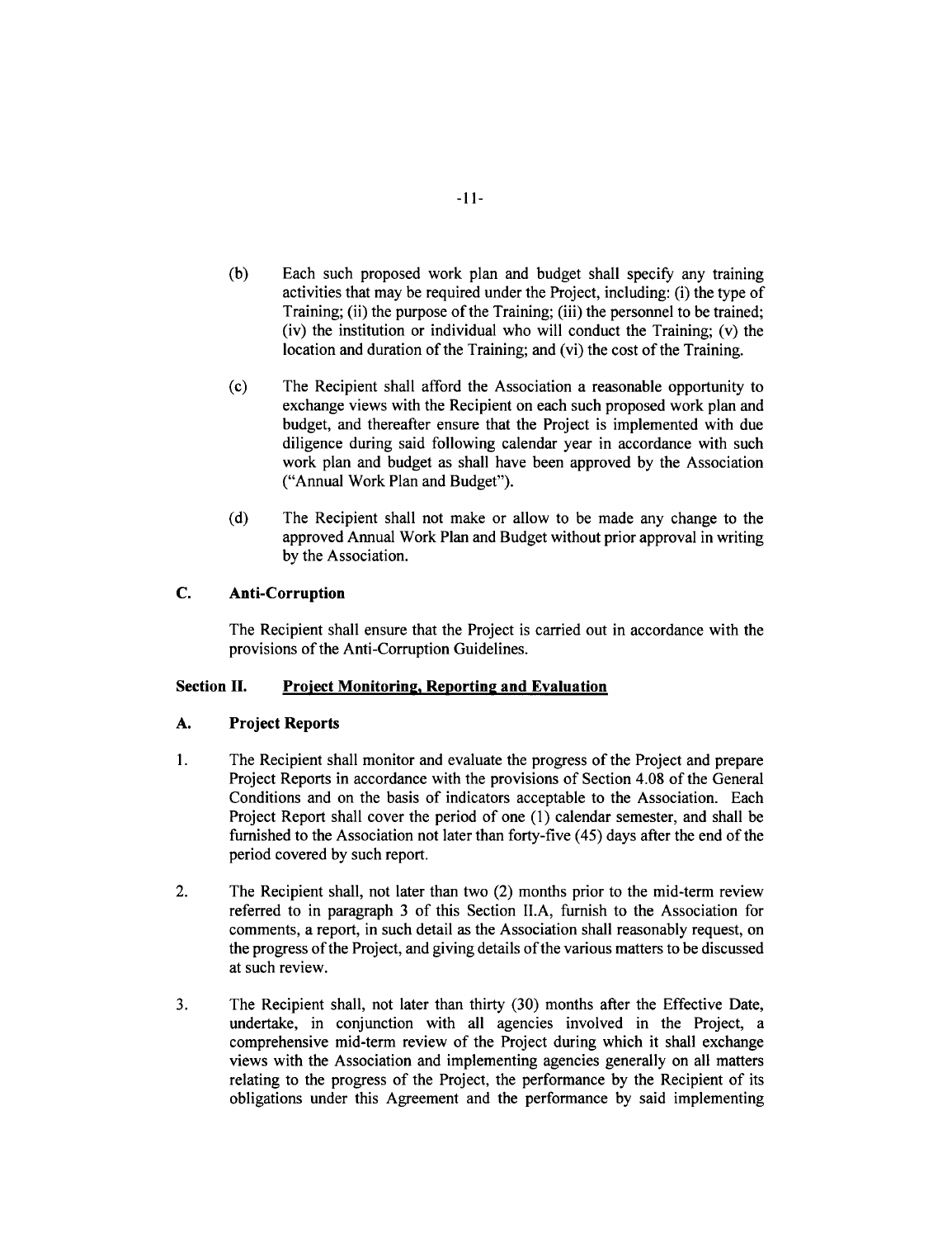agencies, having regard to the performance indicators referred to in paragraph **I** of this Section **II.A.**

4. Following the mid-term review, the Recipient shall act promptly and diligently in order to take any corrective action deemed necessary to remedy any shortcoming noted in the implementation of the Project, or to implement such other measures as may be required in furtherance of the objectives of the Project.

## **B. Financial Management, Financial Reports and Audits**

- **1. The** Recipient shall maintain or cause to be maintained a financial management system in accordance with **the provisions** of Section 4.09 **of** the General Conditions.
- 2. The Recipient shall prepare and furnish to the Association, not later than forty-five (45) days after the end of each calendar quarter, interim unaudited financial reports for the Project covering the quarter, in form and substance satisfactory to the Association.
- **3.** The Recipient shall have its Financial Statements audited in accordance with the provisions of Section 4.09(b) of the General Conditions. Each audit of the Financial Statements shall cover the period of one **(1)** fiscal year of the Recipient. The audited Financial Statements for each such period shall be furnished to the Association not later than six **(6)** months after the end of such period.

## **Section III. Procurement**

## **A. General**

- **1. Goods and Non-consulting Services. All** goods and non-consulting services required for the Project and to be financed out of the proceeds of the Grant shall be procured in accordance with the requirements set forth or referred to in Section I of the Procurement Guidelines, and with the provisions of this Section.
- 2. Consultants' Services. **All** consultants' services required for the Project and to be financed out of the proceeds of the Grant shall be procured in accordance with the requirements set forth or referred to in Sections **I** and IV of the Consultant Guidelines, and with the provisions of this Section.
- **3.** Definitions. The capitalized terms used below in this Section to describe particular procurement methods or methods of review **by** the Association of particular contracts, refer to the corresponding method described in Sections II and **III** of the Procurement Guidelines, or Sections **II,** III, IV and V of the Consultant Guidelines, as the case may be.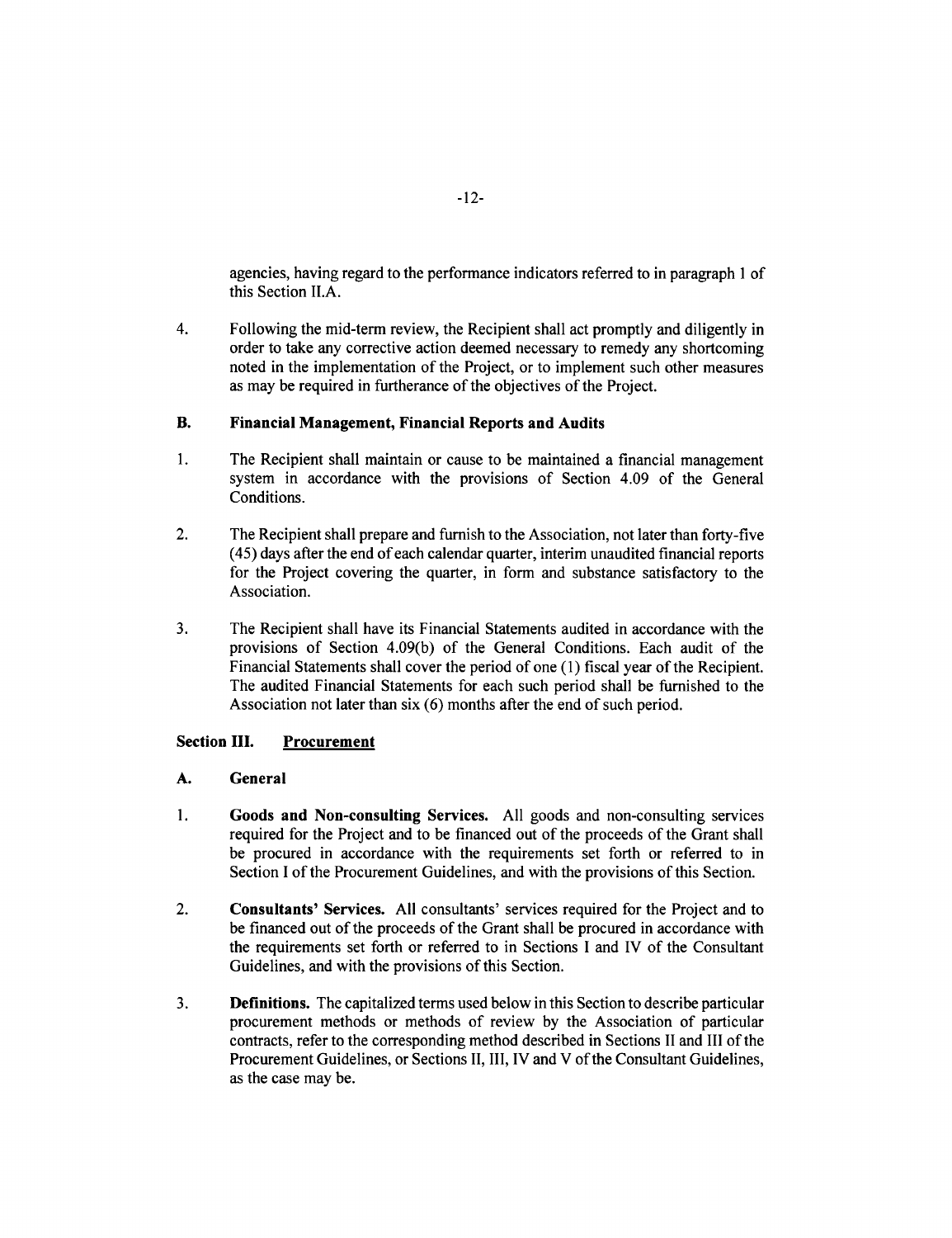## **B. Particular Methods of Procurement of Goods and Non-consulting Services**

- 1. **International Competitive Bidding.** Except as otherwise provided in paragraph 2 below, goods and non-consulting services shall be procured under contracts awarded on the basis of International Competitive Bidding.
- 2. **Other Methods of Procurement of Goods and Non-consulting Services. The** following methods, other than International Competitive Bidding, may be used for procurement of goods and non-consulting services for those contracts specified in the Procurement Plan: (a) National Competitive Bidding, *subject to the additional provisions in paragraph 3 below;* **(b)** Shopping; (c) procurement under Framework Agreements in accordance with procedures which have been found acceptable to the Association; **(d)** Direct Contracting; and (e) Procurement from **UN** Agencies.
- **3.** Additional Provisions for National Competitive Bidding. The use of the Recipient's Procurement Implementation Rules of November **2005** (as amended **by** the **COMESA** Council in **2007)** for National Competitive Bidding shall be subject to the following additional provisions:
	- (a) *Rule of origin of goods.* The rule of origin, which requires that all goods and services procured **by** the Recipient shall originate within the territory of the Recipient's member states and requires tenderers to provide evidence of this through the provision of certificates of origin duly made out **by** the competent authority of the supplier's country of origin, will not be applicable for goods and services financed **by** the Grant.
	- **(b)** *Participation in bidding.* Open competition will be the default method of bidding. Restrictions pursuant to which the Recipient may limit a tender process to bidders from the Recipient's member state and deny a bidder on the basis that: (i) the nationals of any non-member state own or control the bidder in question; and (ii) the bidder has no substantial business activities in the territory of the member state under whose laws it is constituted, will not apply. Restrictions limiting bidding to bidders from the Recipient's member states will also not apply to goods, works and services financed **by** the grant.
	- **(c)** *Conditions for Use of Restricted Tendering.* Restrictions limiting bidding to bidders from the Recipient's member states will not apply to goods and services financed **by** the Grant.
	- **(d)** *Fraudulent practices.* The Recipient's provisions on fraud and corruption will be modified to conform with the Anti-Corruption Guidelines, including the requirement that each bidder shall permit, and/or cause its agents, sub-contractors, service providers, and suppliers to permit, the Association to inspect all accounts, records and other documents relating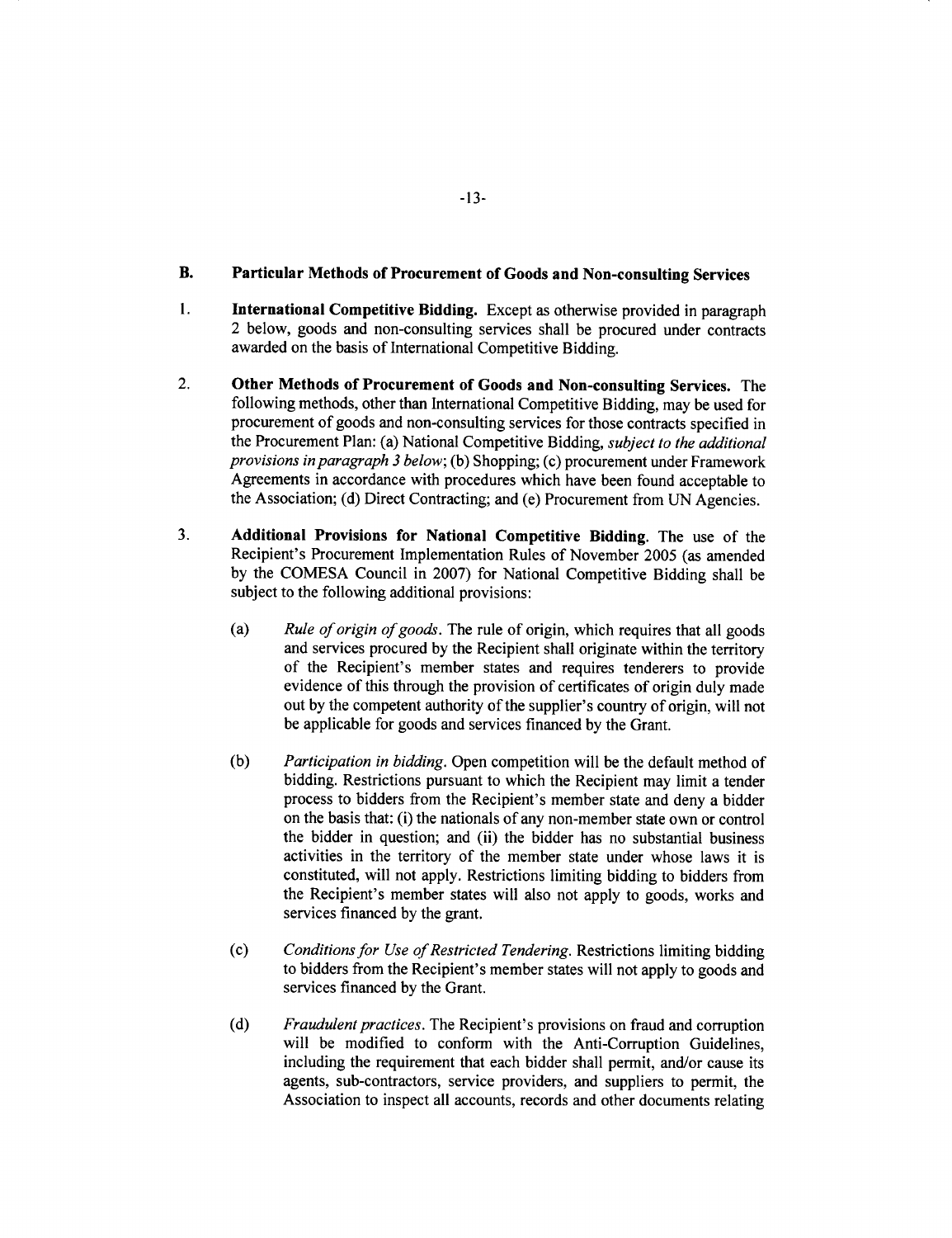to said bidder's application, bid submission, and/or contract performance, and to have the foregoing audited **by** auditors appointed **by** the Association.

- (e) *Tender security.* Tender security will not be restricted to the use of bid security from commercial banks and or bid bonds from insurance firms. At the option of the Recipient, use may be made of bid securing declarations in lieu of requests for provisions of bid security.
- **(f)** *Standard Bidding Documents.* The Recipient will use, where possible, the Association's standard bidding documents in cases where the Recipient does not have its own standard bidding documents. Where use is made of the Recipient's own standard bidding documents, the Association will review and clear these to ensure they meet the minimum Association's requirements for procurement and selection of consultants.

## **C. Particular Methods of Procurement of Consultants' Services**

- 1. **Quality- and Cost-based Selection. Except as** otherwise provided in paragraph 2 below, consultants' services shall be procured under contracts awarded on the basis of Quality- and Cost-based Selection.
- 2. **Other Methods of Procurement of Consultants'** Services. The following methods, other than Quality- and Cost-based Selection, may be used for procurement of consultants' services for those contracts which are specified in the Procurement Plan: (a) Quality-based Selection; **(b)** Selection under a Fixed Budget; (c) Least-Cost Selection; **(d)** Selection based on Consultants' Qualifications; (e) Single-source Selection of consulting firms; **(f)** Selection of **UN** Agencies; **(g)** Selection of consultants under Indefinite Delivery Contract or Price Agreement; (h) Procedures set forth in paragraphs *5.2* and *5.3* of the Consultant Guidelines for the Selection of Individual Consultants; and (i) Single-source procedures for the Selection of Individual Consultants.

## **D.** Review **by** the Association of Procurement Decisions

The Procurement Plan shall set forth those contracts which shall be subject to the Association's Prior Review. **All** other contracts shall be subject to Post Review **by** the Association.

## **E.** Procurement Audit

Without limitation upon the provisions of Part B of Section II above, the Recipient shall carry out, under conditions and terms of reference satisfactory to the Association, an audit of contracts procured under the Project, and furnish said audit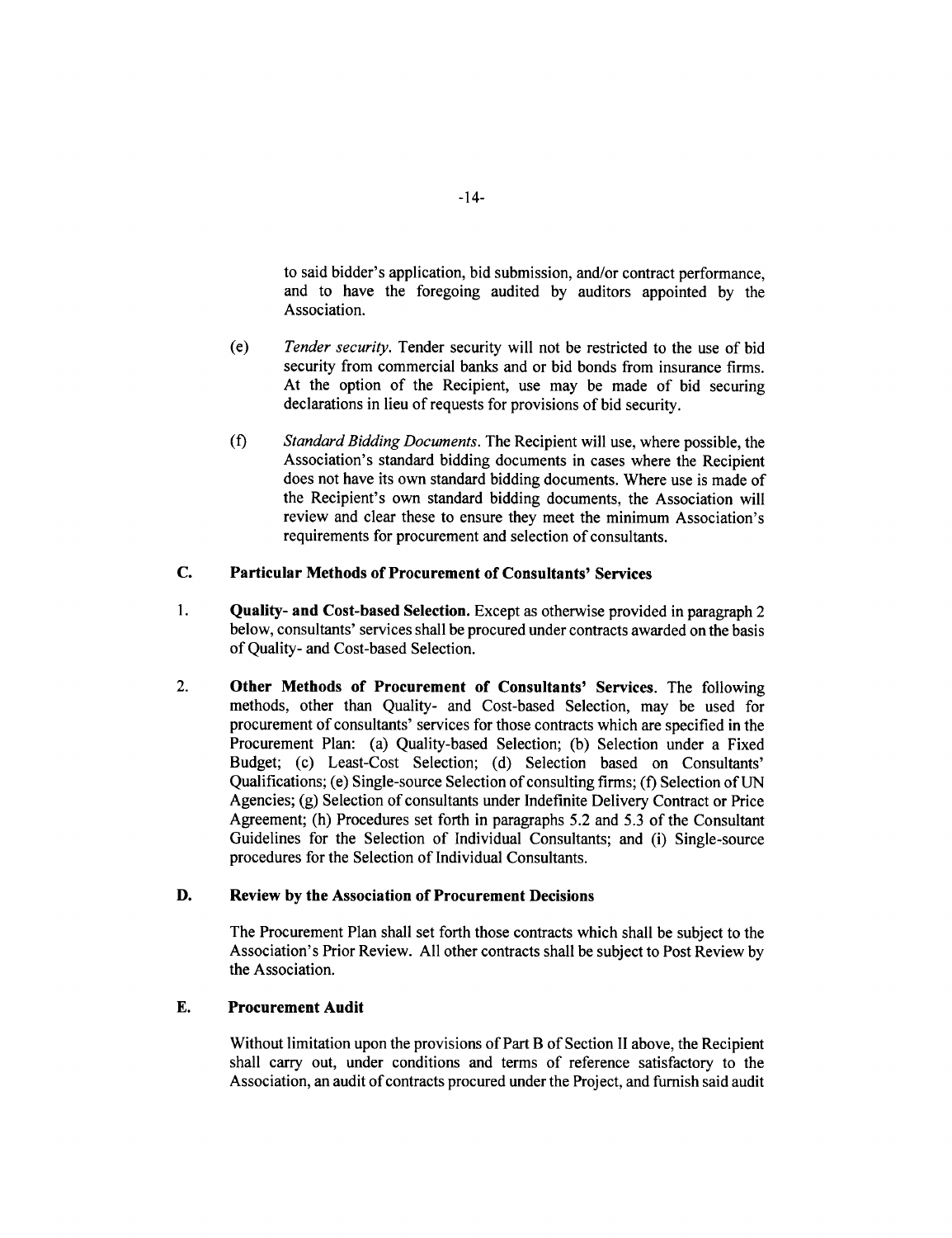to the Association not later than six **(6)** months after the end of the period to which said audit relates.

## **Section IV. Withdrawal of the Proceeds of the Grant**

## **A. General**

- 1. The Recipient may withdraw the proceeds of the Grant in accordance with the provisions of Article II of the General Conditions, this Section, and such additional instructions as the Association shall specify **by** notice to the Recipient (including the "World Bank Disbursement Guidelines for Projects" dated May **2006,** as revised from time to time **by** the Association and as made applicable to this Agreement pursuant to such instructions), to finance Eligible Expenditures as set forth in the table in paragraph 2 below.
- 2. The following table specifies the categories of Eligible Expenditures that may be financed out of the proceeds of the Grant ("Category"), the allocations of the amounts of the Grant to each Category, and the percentage of expenditures to be financed for Eligible Expenditures in each Category:

| Category                                                                                                                                            | <b>Amount of the Grant</b><br><b>Allocated</b><br>(expressed in SDR) | Percentage of<br><b>Expenditures to be</b><br><b>Financed</b><br>(inclusive of Taxes) |
|-----------------------------------------------------------------------------------------------------------------------------------------------------|----------------------------------------------------------------------|---------------------------------------------------------------------------------------|
| Goods, non-consulting<br>services, consultants' services,<br>Training and Operating Costs<br>for Parts $2(c)$ , $4(a)$ and $4(c)$ of<br>the Project | 3,600,000                                                            | 100%                                                                                  |
| <b>TOTAL AMOUNT</b>                                                                                                                                 | 3,600,000                                                            |                                                                                       |

## **B. Withdrawal Conditions; Withdrawal Period**

- 1 **.** Notwithstanding the provisions of **Part A of this Section, no withdrawal shall be** made for payments made prior to the date of this Agreement.
- 2. The Closing Date is December **31,** 2020.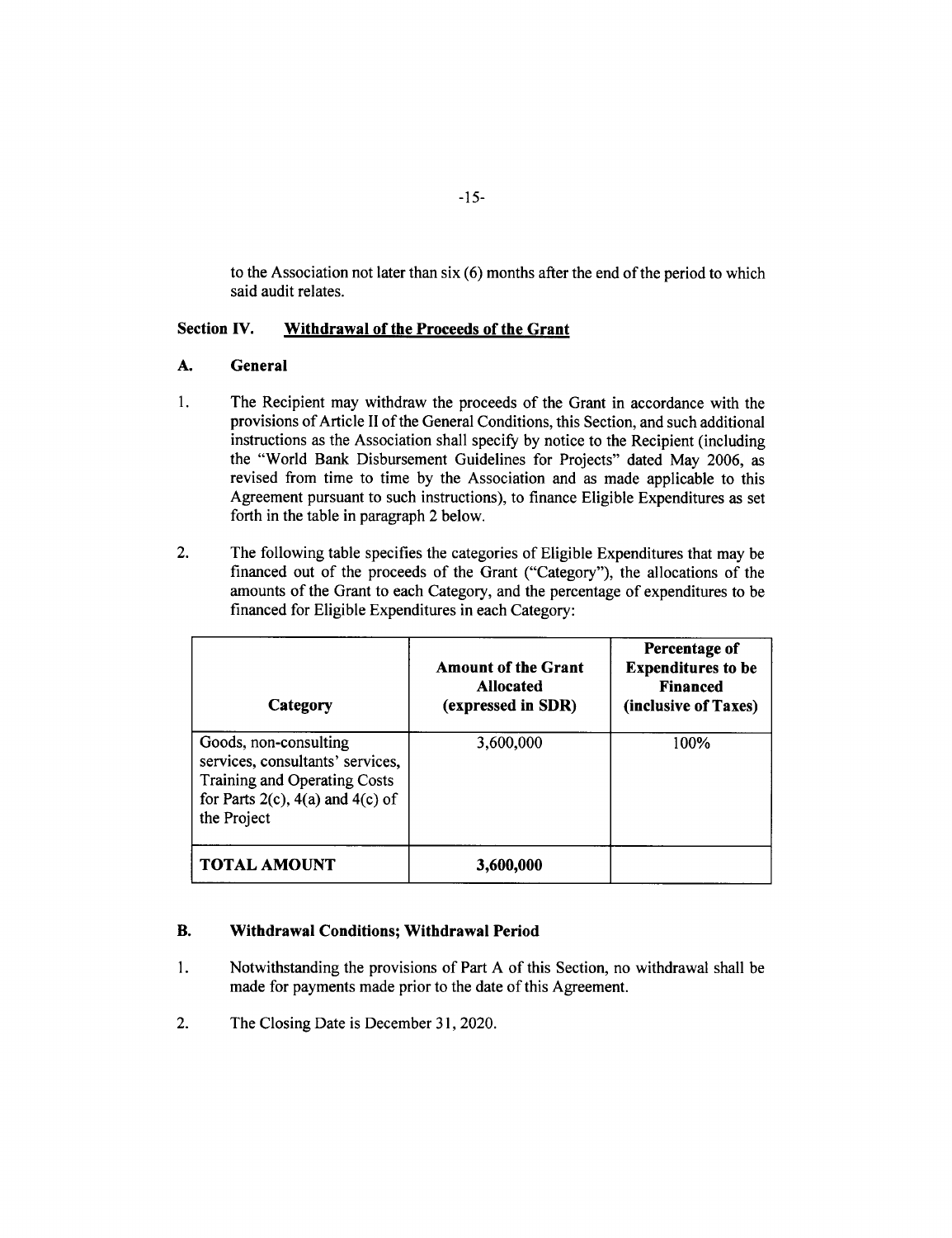#### **APPENDIX**

#### **Section I. Definitions**

- 1. "Aeronautical Message Handling System" means an aeronautical message handling system, a standard defined **by ICAO** for aeronautical ground-ground communications.
- 2. "Annual Work Plan and Budget" means an annual work plan and budget referred to in Section I.B.2 of Schedule 2 to this Agreement.
- **3.** "Anti-Corruption Guidelines" means the "Guidelines on Preventing and Combating Fraud and Corruption in Projects Financed **by** IBRD Loans and **IDA** Credits and Grants", dated October **15, 2006,** and revised in January **2011.**
- 4. "Category" means a category set forth in the table in Section IV of Schedule 2 to this Agreement.
- *5.* **"COMESA"** means the Common Market for Eastern and Southern Africa, established pursuant to the **COMESA** Treaty signed on November **5, 1993,** and registered with the United Nations through Serial No. **1-26691.**
- **6. "COMESA** Regulations on the Minimum Standards for the Treatment of Small Scale Cross Border Traders" means the **COMESA** Regulations on the Minimum Standards for the Treatment of Small-Scale Cross-Border Traders, as set forth in Annex **3** of the Official Gazette of **COMESA,** dated December **9,** 2014.
- **7.** "COMESA's Simplified Trade Regime" means the Simplified Trade Regime, the simplified customs clearance procedures established and adopted **by** the Recipient for small-scale cross border traders, as set forth in the Official Gazette of the Recipient dated November **6, 1999.**
- **8.** "Consultant Guidelines" means the "Guidelines: Selection and Employment of Consultants under IBRD Loans and **IDA** Credits and Grants **by** World Bank Borrowers" dated January 2011 (revised July 2014).
- **9.** "Digital Aeronautical Information Management" means a digital aeronautical information management system for the digital exchange of air traffic management information.
- **10.** "Direction General de la Migration **(DGM)"** means the Direction General de la Migration of the DRC, under Ministry of the Interior of the DRC; or any successor thereto.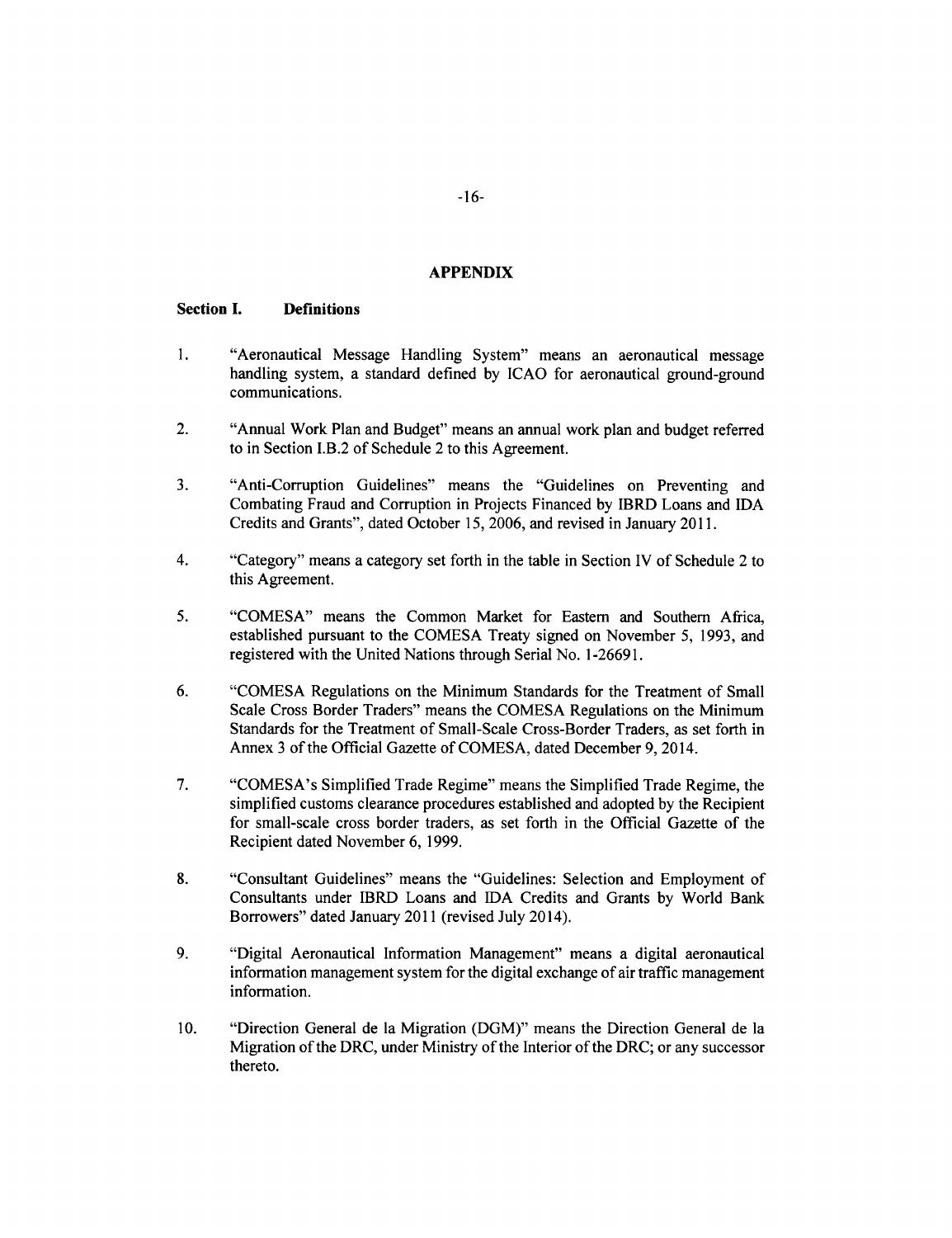- **11.** "Direction General des Douanes des Assises **(DGDA)"** means the Direction General des Douanes des Assises **(DGDA)** of the DRC, under the Ministry of Finance of the DRC, or any successor thereto.
- 12. "Directorate General of Immigration and Emigration" means the Directorate General of Immigration and Emigration, under Rwanda's National Intelligence and Security Service; or any successor thereto.
- **13.** "Directorate of Citizenship and Immigration Control" means the Directorate of Citizenship and Immigration Control of Uganda, under the Office of the President; or any successor thereto.
- 14. "Division of Technical Cooperation and Resources Mobilization" means the Recipient's Division of Technical Cooperation and Resources Mob, located within its Secretariat, or any successor thereto.
- *15.* "Division of Trade" means the Recipient's Division of Trade, located within its Secretariat, or any successor thereto.
- **16.** "DRC" means the Democratic Republic of Congo.
- **17.** "General Conditions" means the "International Development Association General Conditions for Credits and Grants", dated July **31, 2010,** with the modifications set forth in Section **11** of this Appendix.
- **18. "GNSS"** means a global navigation satellite system.
- **19. "ICAO"** means the International Civil Aviation Organization, a United Nations specialized agency established pursuant to the Convention on International Civil Aviation (Chicago Convention) signed on December **7,** 1944.
- 20. **"ICT"** means information communication technology.
- 21. "Implementing Agencies" means the Recipient's Secretariat through the Division of Trade.
- 22. "Operating Costs" means the reasonable expenses incurred **by** the Implementing Agencies on account of Project implementation, based on an Annual Work Plan and Budget approved **by** the Association pursuant to Section I.B.2 of Schedule 2 to this Agreement, including: expenditures for maintenance of equipment, facilities and vehicles used for Project implementation, fuel, routine repair and maintenance of equipment, vehicles and office premises, communication costs, use of internet costs, stationery and other office supplies, utilities used for Project implementation, consumables, travel per diems, accommodation expenses, workshop venues and materials, and costs of translation, printing, photocopying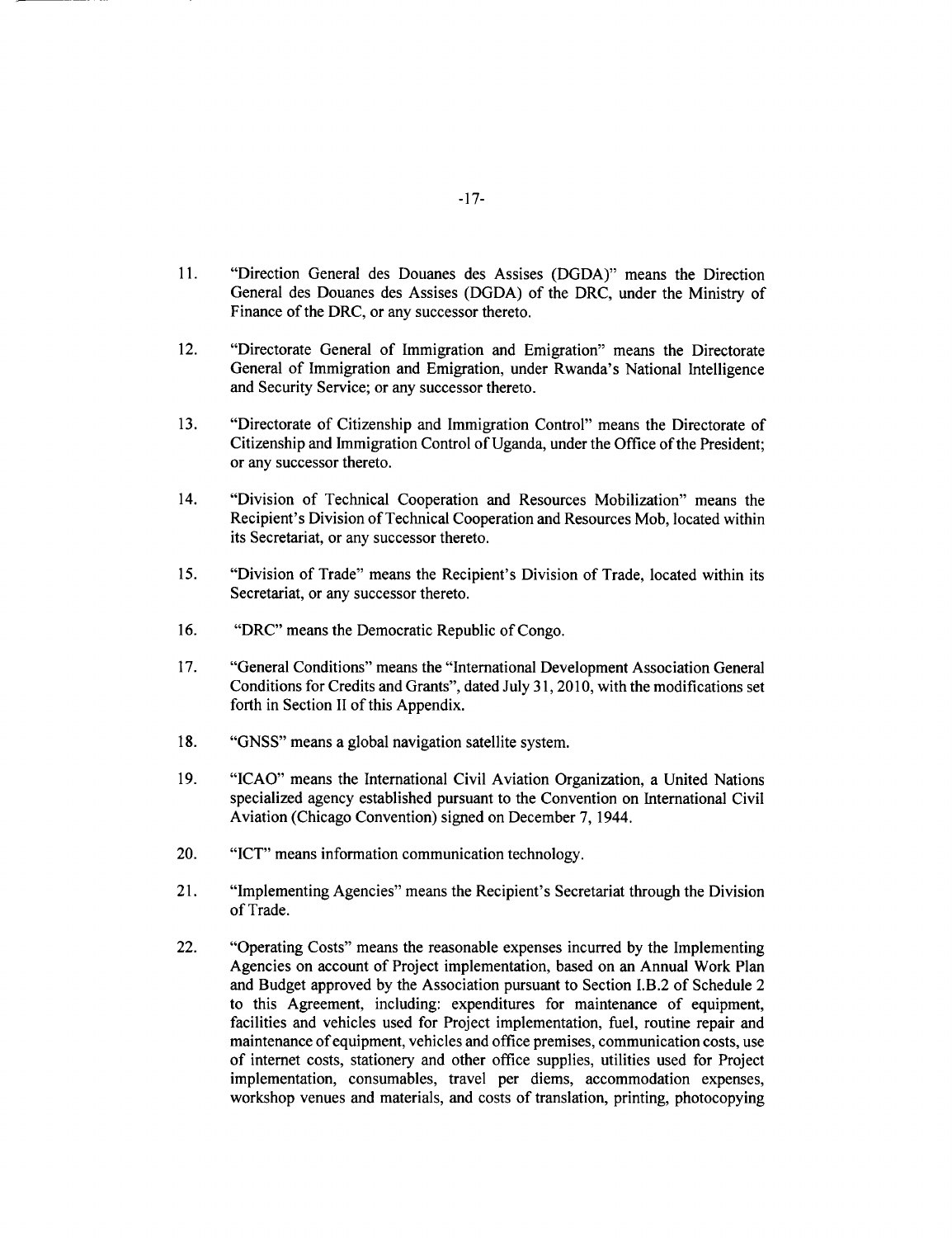and advertising, but excluding salaries, top-ups, honoraria, or allowances of the Recipient's staff.

- **23.** "Procurement Guidelines" means the "Guidelines: Procurement of Goods, Works and Non-consulting Services under IBRD Loans and **IDA** Credits and Grants **by** World Bank Borrowers" dated January 2011 (revised July 2014).
- 24. "Procurement Plan" means the Recipient's procurement plan for the Project, dated July **31, 2015,** and referred to in paragraph **1.18** of the Procurement Guidelines and paragraph **1.25** of the Consultant Guidelines, as the same shall be updated from time to time in accordance with the provisions of said paragraphs.
- *25.* "Project Implementation Manual" means the manual referred to in Section I.B.1 of Schedule 2 to this Agreement.
- **26.** "Project Steering Committee" means the Recipient's Project Steering Committee referred to in Section **I.A.3** of Schedule 2 to this Agreement.
- **27.** "Regional Coordination Committee" means the regional coordination committee for the Project, consisting of representatives from each of DRC, Rwanda, Uganda and **COMESA.**
- **28.** "RRA (Customs)" the Rwanda Revenue Authority, established and operating pursuant to Law No. **08/2009** of 27/04/2009 of the laws of the Recipient, determining the organization, functioning and responsibilities of Rwanda Revenue Authority; or any successor thereto.
- **29.** "Rwanda" means the Republic of Rwanda.
- **30.** "Targeted Border Crossings" means the following border crossings: (a) Mahagi (DRC) and Goli (Uganda); **(b)** Kasindi (DRC) and Mpondwe (Uganda); (c) Bunagana (DRC) and Bunagana (Uganda); **(d)** Goma/Petite Barriere (DRC) and Rubavu (Rwanda); and (e) Bukavu/Ruzizi **I** (DRC) and Rusizi **I** (Rwanda).
- **31.** "Training" means the reasonable costs associated with training, workshops and study tours provided under the Project, based on an Annual Work Plan and Budget approved **by** the Association pursuant to Section I.B.2 of Schedule 2 to this Agreement, consisting of reasonable expenditures (other than expenditures for consultants' services) for: (a) travel, room, board and *per diem* expenditures incurred **by** trainers and trainees in connection with their training and **by** nonconsultant training facilitators; **(b)** course fees; (c) training facility rentals; and **(d)** training material preparation, acquisition, reproduction and distribution expenses.
- **32.** "Uganda" means the Republic of Uganda.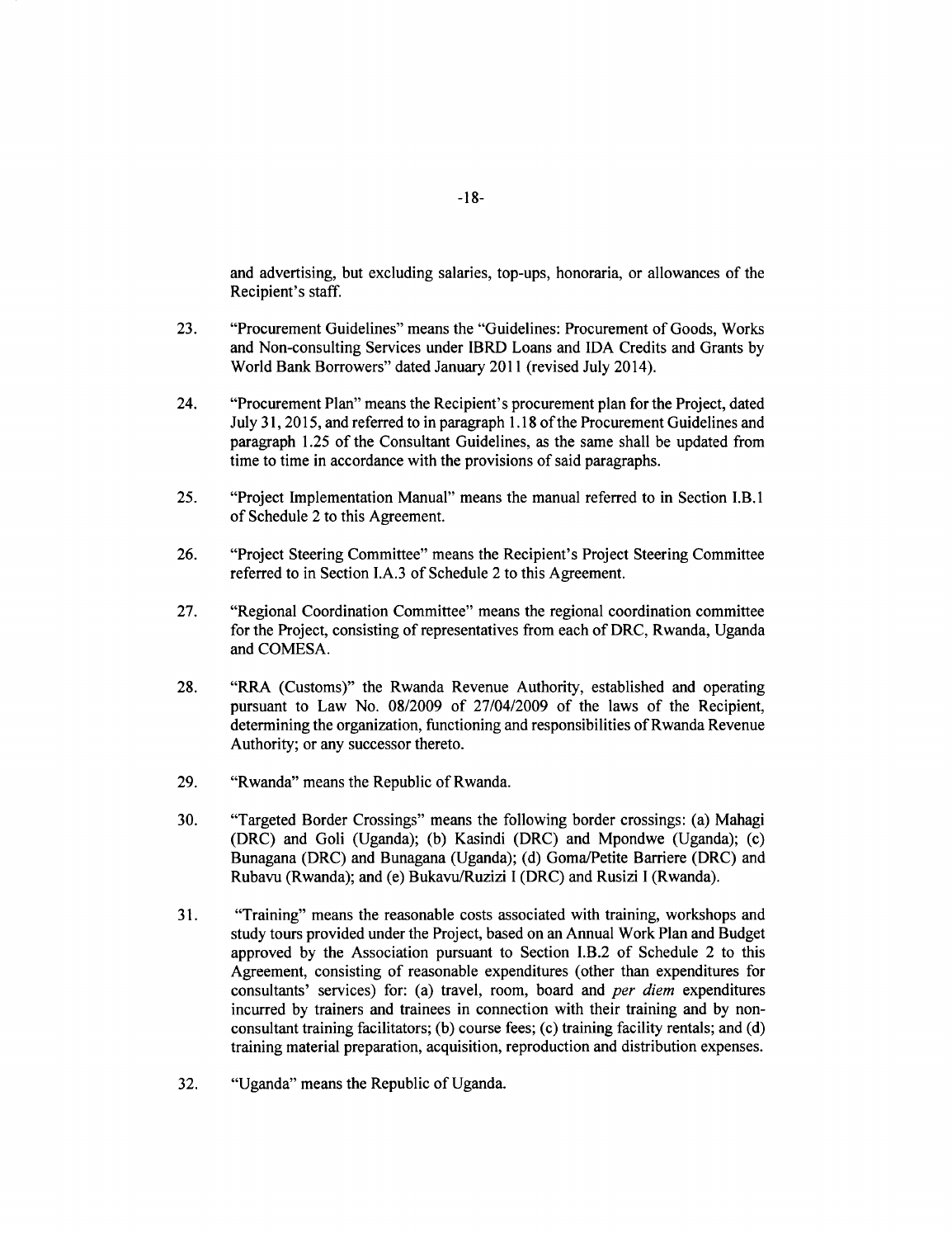- *33.* "Uganda Revenue Authority (Customs)" means Uganda Revenue Authority, Uganda's customs unit, established and operating pursuant to the Uganda Revenue Authority Act of **1991,** as amended from time to time; or its successor thereto.
- 34. "VOR/DME" means an aircraft radio navigation system consisting of very high frequency (VHF) omnidirectional range and distance measuring equipment.

## Section **II.** Modifications to the General Conditions

The General Conditions are hereby modified as follows:

1. Section 2.06 is modified to read as follows:

"Section **2.06.** *Financing Taxes*

The use of any proceeds of the Grant to pay for Taxes levied **by,** or in the territory of, the Member Country on or in respect of Eligible Expenditures, or on their importation, manufacture, procurement or supply, if permitted **by** the Financing Agreement, is subject to the Association's policy of requiring economy and efficiency in the use of the proceeds of its credits and grants. To that end, if the Association at any time determines that the amount of any such Tax is excessive, or that such Tax is discriminatory or otherwise unreasonable, the Association may, **by** notice to the Recipient, adjust the percentage of such Eligible Expenditures to be financed out of the proceeds of the Grant specified in the Financing Agreement, as required to ensure consistency with such policy of the Association."

- 2. Sections **3.03,** 3.04 and **3.08** are deleted in their entirety, and Sections *3.05,* **3.06, 3.07, 3.09** and **3.10** are re-numbered, respectively, as Sections **3.03,** 3.04, *3.05,* **3.06** and **3.07.**
- **3.** Paragraphs **(b)** and (c) of the newly re-numbered Section **3.07** are modified to read as follows:

**"(b) All** Financing Payments shall be paid without restrictions of any kind imposed **by,** or in the territory of, the Member Country, and without deduction for, and free from, any Taxes levied **by,** or in the territory of, the Member Country.

(c) The Legal Agreements shall be free from any Taxes levied **by,** or in the territory of the Member Country, or in connection with their execution, delivery or registration."

4. In Section **4.11,** paragraph (a) is modified to reads as follows: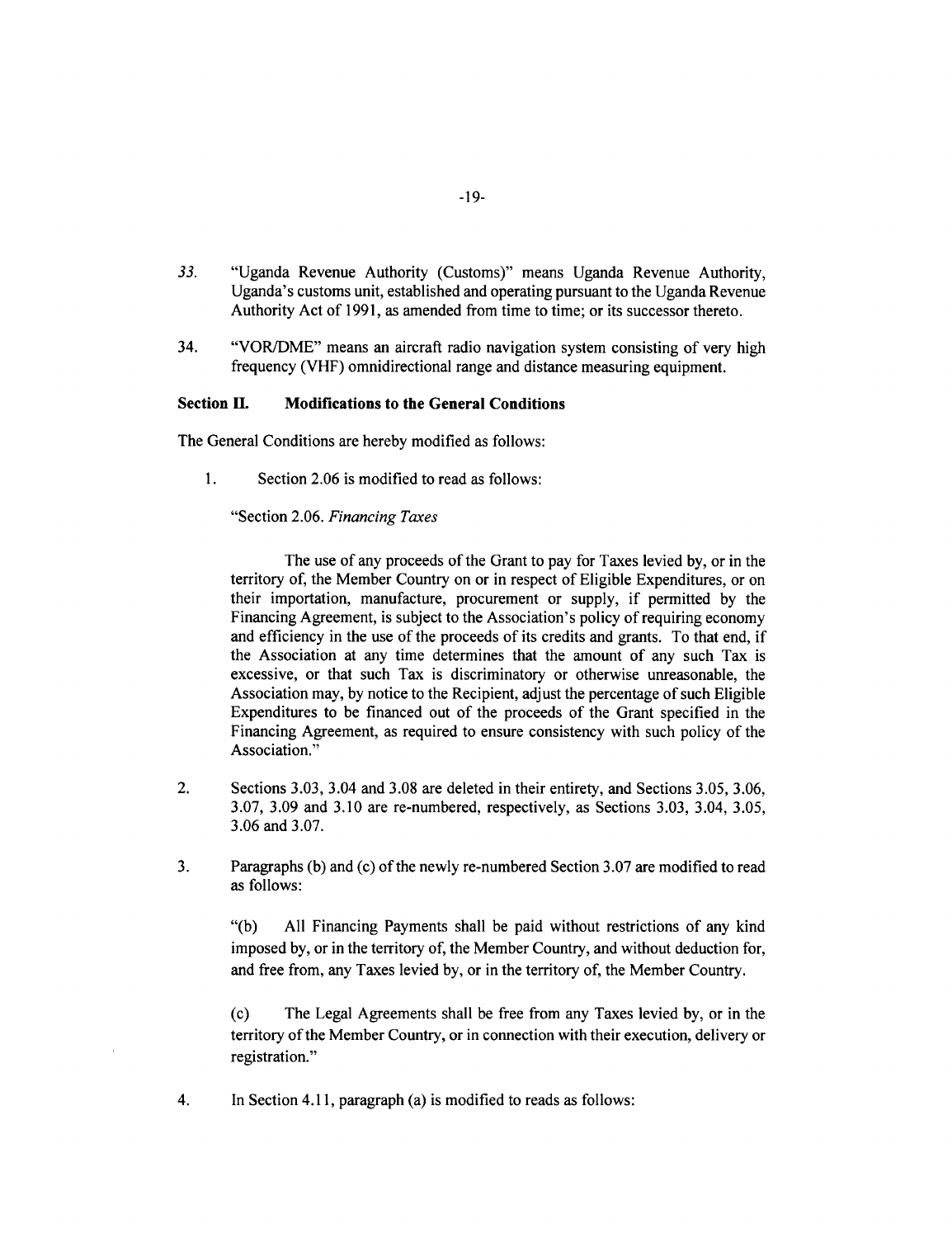"Section *4.11. Visits*

"(a) The Recipient shall take all action necessary or useful to ensure that the Member Country affords all reasonable opportunity for representatives of the Association to visit any part of their territories for purposes related to the Grant or the Project."

- *5.* Section **5.01** is deleted in its entirety.
- **6.** Section **6.02** is modified as follows:
	- (a) Paragraph **(j)** *on Membership* is modified to read as follows:

**(j)** *Membership.* The Member Country or any member of the Recipient: (i) has been suspended from membership in or ceased to be a member of the Association; or (ii) has ceased to be a member of the International Monetary Fund."

**(b)** Paragraph **(in)** is renumbered as paragraph (n), and a new paragraph **(in)** is added to read as follows:

**"(in)** *Interference.* The Member Country: (i) has taken or permitted to be taken any action which would prevent or interfere with the execution of the Project or the performance **by** the Recipient of its obligations under the Financing Agreement; or (ii) has failed to afford a reasonable opportunity for representatives of the Association to visit any part of its territory for purposes relating to Grant or the Project."

**7.** Paragraph (a) of Section **8.01** is modified to read as follows:

"(a) The execution and delivery of each Legal Agreement on behalf of the Recipient which is a party to such Legal Agreement have been duly authorized **by** all necessary corporate action."

- **8.** The Appendix **(Definitions)** is modified as follows:
	- (a) Paragraph **29** is modified to read as follows: